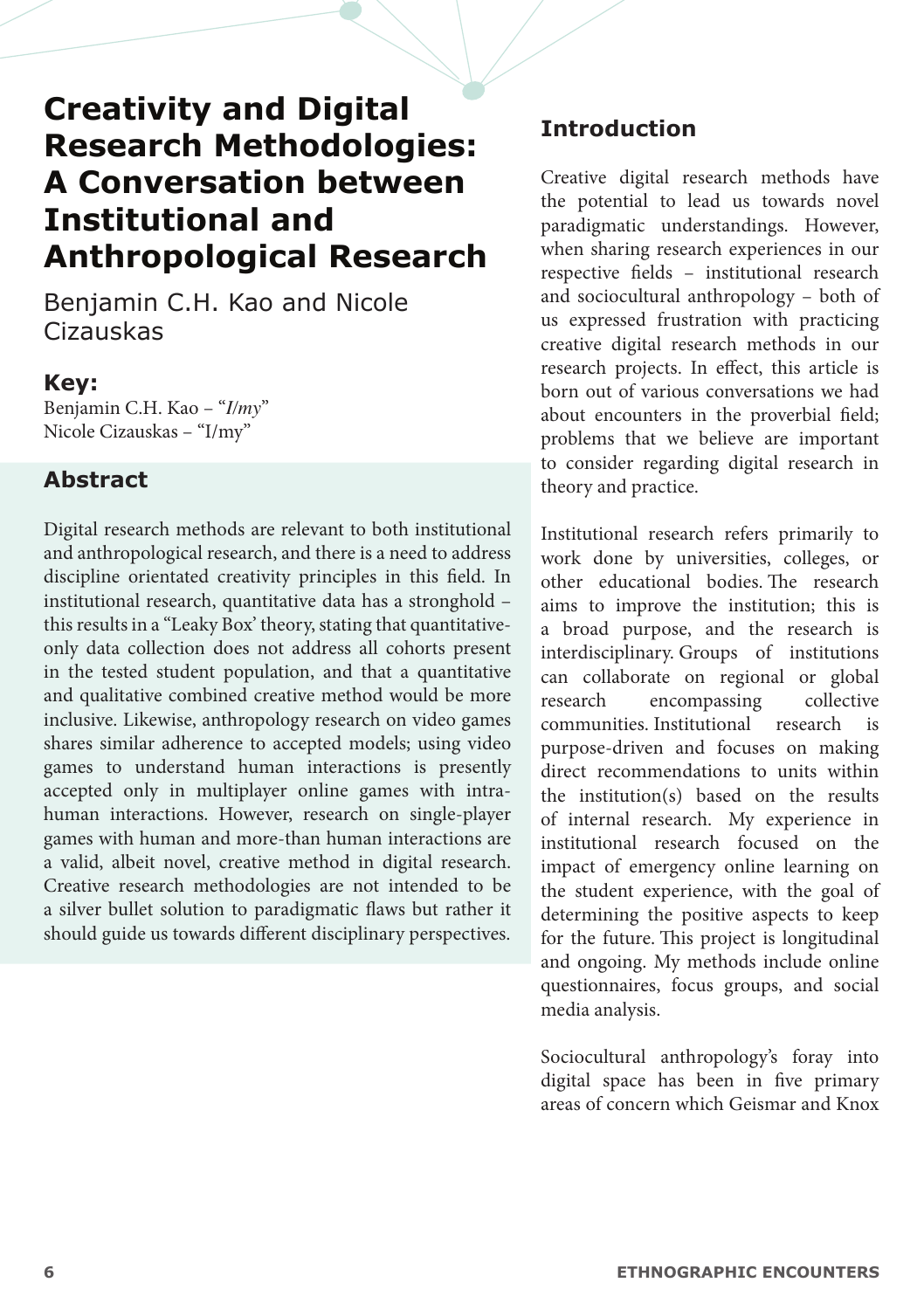(2021) articulate as: (1) interrogating the digital/human binary, (2) thinking about social infrastructures and the politics of the digital, (3) 'other' perspectives in digital spaces, (4) anthropology beyond the academy, and (5) digital ethnographic methods. Holding the virtual world of video games as a field site, *my* research aimed to explore emptiness as a heuristic to understand our relationships with/in technology in the Japanese role-playing video game, *Persona 5 Royal* (P5R). Following recent work in speculative anthropology, the (digital) humanities, and ethnographies of digital worlds, *my*  research methods are a mix of participant observation, discourse analysis, and digital storytelling (Boellstorff et al. 2012; Tsing 2015; Byrd 2018).

The larger prosaic question that we aim to answer is: *What aspects of digital research are in demand?* Despite our collective frustrations, we believe that the increasing demand for digital research methods across disciplinary boundaries lays in their orientations towards accessibility and creativity. With a focus on methodology and visualization techniques, this article will outline our suggestions for expanding discipline relevant creativity based on our experiences in digital research.

## **Moving Beyond Institutional Research Binaries – Creativity and 'The Leaky Box of Digital Research Methods'**

One of the issues we have encountered while conducting digital research is the persistence of misconceptions about the accuracy of creative methods. In Bergstrom and West's (2020) recent work, *Calling Bullshit: The Art of Skepticism in a Data-Driven World*, they outline the crisis that the easily accepted statistical data potentially contain vast (in their words) "bullshit." Quantitative data, as in statistically significant questionnaire responses, is often viewed as clean, accurate, and inherently truthful. As Kitchin (2014) points out, the notion that quantitative research is more accurate is an especially pertinent epistemological problem considering the 'big data revolution'. Kitchin (2014) illustrates how thinking that quantitative based big data can solve all problems is a fallacy: first, far from being exhaustive, big data is still only a representative sample from a nonomniscient vantage point; second, data cannot 'speak' for itself without human framing, so big data is still beholden to human design philosophies; moreover, the interpretation of data requires expertise not necessarily accessible for the layman. Not only does this fallacy harm the ability to be critical of quantitative data, but it also positions qualitative, especially unconventional or novel, research as "less accurate" compared to quantitative research.

How this issue transforms and manifests in practice can be articulated through my project analysing student opinion of emergency online learning at a university. I originally proposed several data-collecting methods to the institution, including online questionnaire, focus group, and social media feedback collection. The last one was my "creative" digital research method: utilizing an anonymous student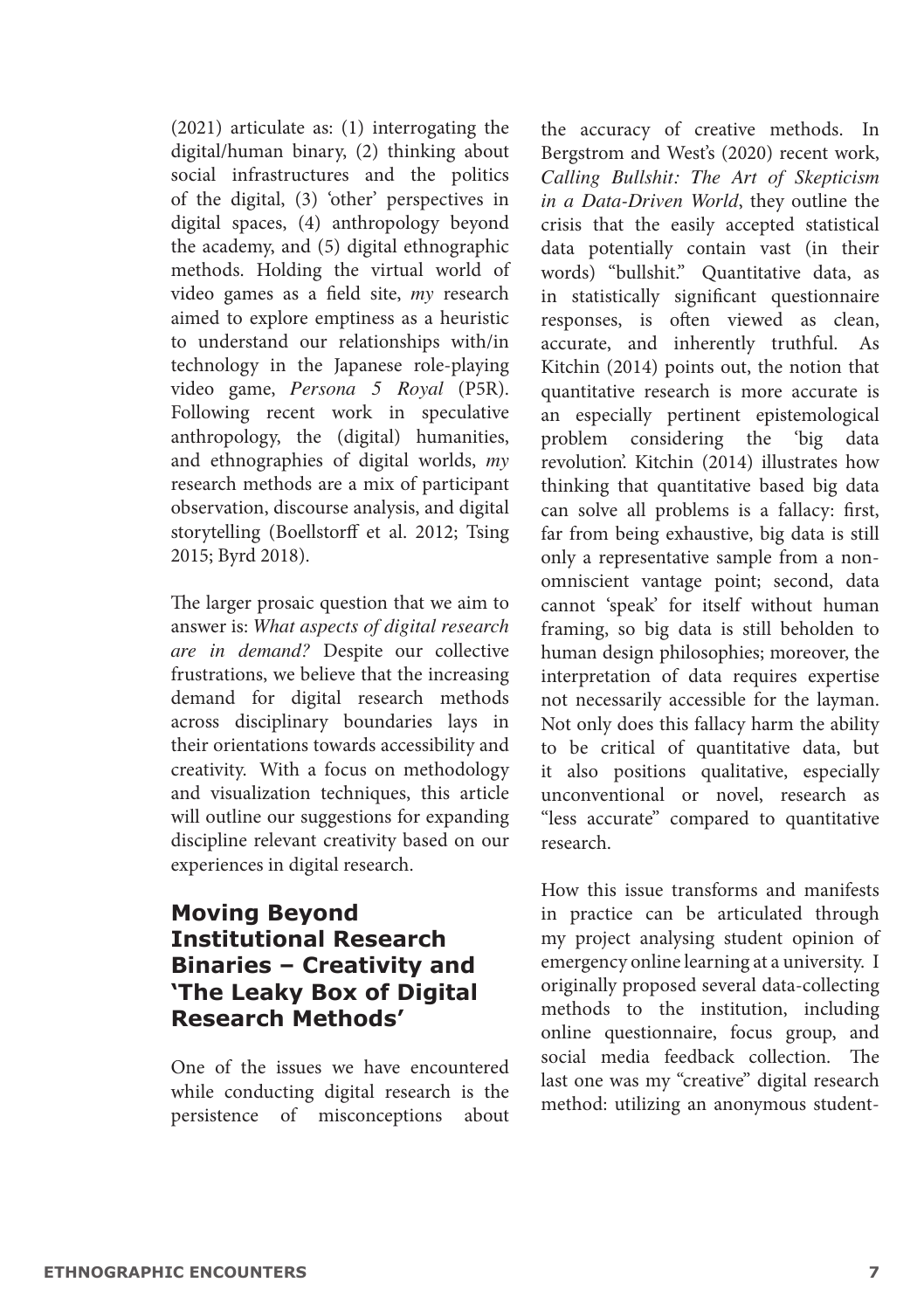run confession platform, 'St Fessdrews' on Facebook, to collect student feedback on online learning within a certain timeperiod by sorting anonymous submissions by keywords, such as "online learning", "remote learning", and "recorded lectures". In my proposal, the collected responses were to be analysed by categorising utterances into themes and observing the prevalence of different themes.

This proposal for novel creative methodology was met with criticism from the ethics committee, who stated that they did not see the point of collecting student feedback in this way instead of sticking to using online questionnaire. Their criticism reflects the persistent binary in institutional research of quantitative method (questionnaire) and the qualitative method (focus group) – anything that cannot fall into this binary is frowned upon. The reticence of the ethics committee is understandable because there is no framework in institutional research for analysing anonymous media data from students, making it difficult to adjust policies according to the findings. To address this concern, I present the metaphor of 'The Leaky Box of Digital Research Methodology' to justify the importance of moving beyond this binary.

I take the conventional binary in institutional digital research methodology as 'a leaky box': by using both questionnaires and focus groups, a researcher can form a "box" that catches the target data in a way that can be effectively translated into action points from the institutional perspective efficient way of catching the target data, but it is far from perfect. The box has

small holes where leaks in target data flow from. Institutional research does not aim to exhaust target data and is content with their Leaky Box, as this type of methodology aligns with how institutional has always been. However, "tape" can be added to the outside of the box in the form of creative, unconventional digital research methods (Figure 1). These methods are never intended to be the most efficient or even effective at collecting the target data; they are simply aiming to catch data that may have escaped the conventional data collection methods.



Figure 1: The Leaky Box. The above<br>diagram visualizes the distinction diagram visualizes between conventional digital research methodology, which allows target data to fall through the leaky box, and an inclusive digital research methodology, which tapes over box holes with novel creative studies.

So why does my anonymous social media feedback collection act as tape for research into student feedback on online learning, especially when some of the criticisms of the methodology are valid? After all, these anonymous posts are overly opinionated, containing streams of profanity and occasionally blatantly incorrect claims about the institution. They are not intended to be used as research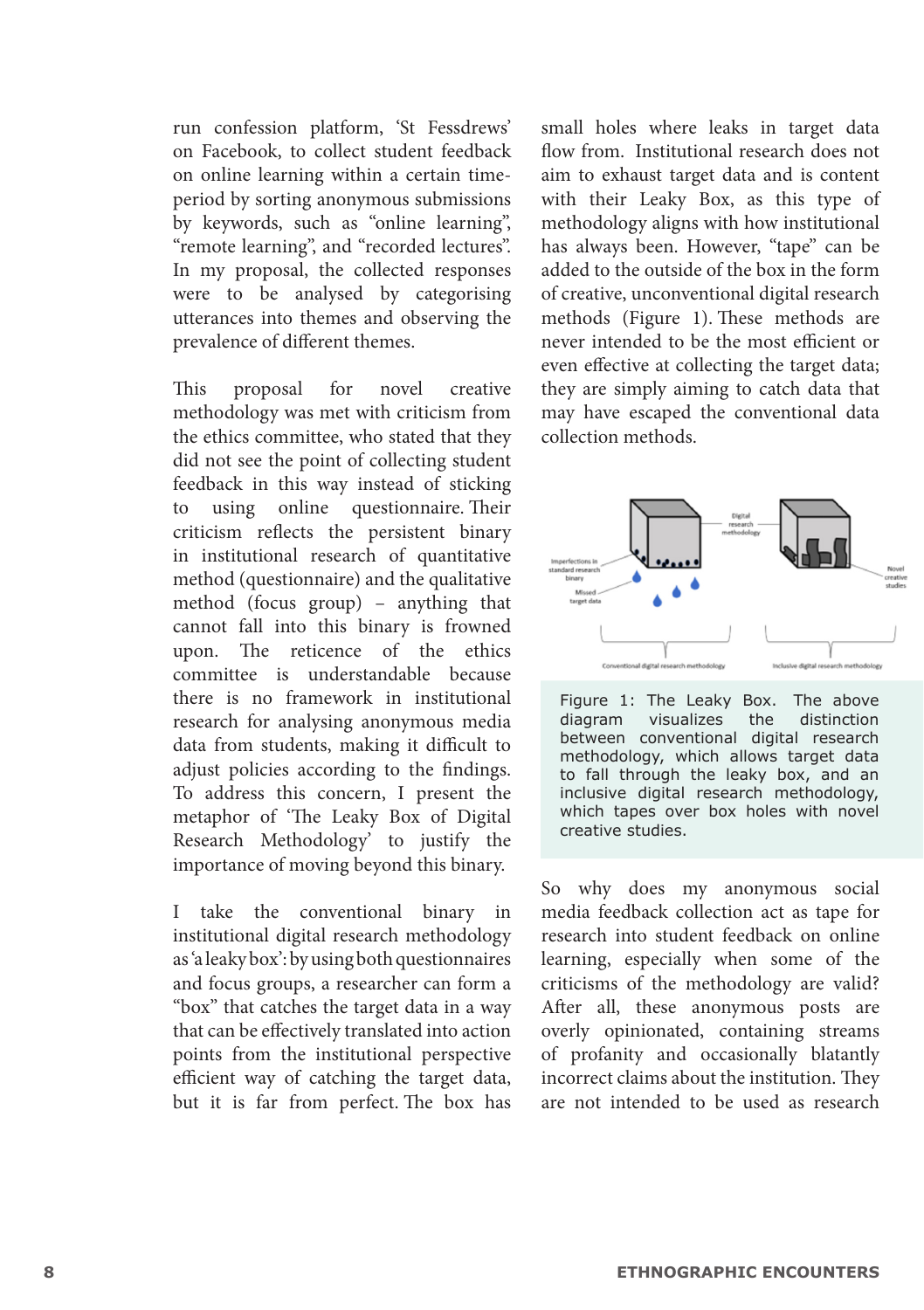materials but are instead a collection of the most passionate arguments on the topic – polarizing, unorganized, and unconstructive. However, this is exactly what draws me to them. Traditional questionnaires and focus groups fail to elicit the strong feelings of a student writing an anonymous post at 3 a.m. during an exam period. These traditional responses are full of polite and cautious responses, where participants present their responses in a way that they believe to be appropriate to interact with the researchers. The anonymous media posts capture the opinion of students who ignore institutionally prompted questionnaires as fruitless and offensive and thus, give the tape to the 'Leaky Box'.

The holes in the leaky box are often marginalized and underrepresented groups of the tested population. For example, if all research occurs in the form of online questionnaires, the box does not encompass students who may not check their email frequently to spot the questionnaire or be cautious about the privacy issues. In the case of online learning, online-only data collection is only collecting opinions from students who are proficient in technology and regular users of platforms where said questionnaires are advertised. Elaborating further, the use of questionnaires as a single type of measurement excludes people to whom questionnaires are unappealing, such as dyslexic students who may not be willing to fill in copious amounts of freetext responses.

The issue of the conventional research binary of questionnaires and focus groups is not unique to my institution; I recently attended a seminar on creative digital research with other institutional researchers across the country, and not a single researcher in attendance had success with creative digital research yet. While social media and thematic analysis is common and recognized by organizations such as the *British Psychological Society* (Bps.org.uk 2022), mainstream institutional research still maintains that "formal", "clear-cut" questionnaires and focus groups should be the norm (Attride-Stirling 2001; Fereday and Muir-Cochrane 2006).

Digital research at the institutional level has great potential to utilize an expansive and immersive world of data. We can manage to break out of conventional research binaries and begin to tape up our 'Leaky Boxes'.

## **Conceptualising Single-Player Video Games as Field-Sites in the Anthropology of Virtual Worlds**

The impression that quantitative research is more 'accurate' than qualitative research is also a concern that anthropology has faced and sought to address in the present day. How anthropologists have historically overcome this problem is through 'dwelling' for a while within the confines of specific time-spaces (Coleman and Collins 2007). The premise is that by existing within a given site for an extended period – long-term participant observation – would allow the anthropologist to give a more accurate conception of social realities. This commitment towards 'dwelling' within has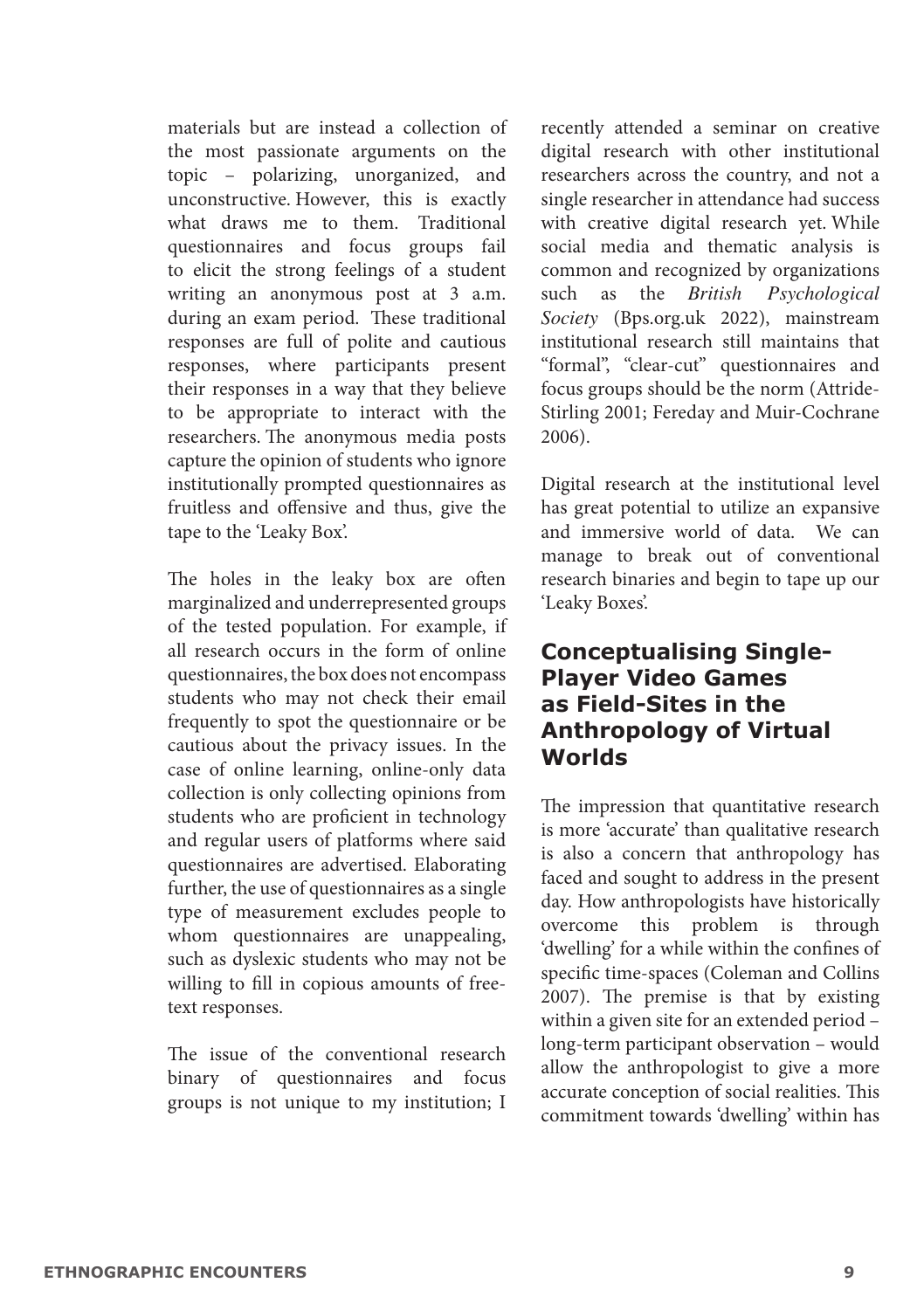extended towards our studies of digital realms – whether it is the ethnographies of Boellstorff (2015) and Nardi (2010) in the virtual worlds of *Second Life* and *World of Warcraft* respectively or Miller's (2016) work on social media in an English village.

While the design of *my* research's methodology holds similar commitments to long-term participant observation that other works had, where *my* work differs is in the choice of field-site. In the anthropology of virtual worlds, the sites that anthropologists consider as important often have three main characteristics: *wide* spatio-temporal scope, with a *multiplicity* of *'real'* participants interacting at the site, that consists of mostly real people interacting with one another (Boellstorff et al. 2012). The ethnographer is purportedly able to understand these virtual worlds because of their similarities to fields in the 'real' world. The focus of these studies is mostly on how technology is utilized as a manner for mediating conversation and social relations.

*P5R* does not suitably fit any of these main characteristics that anthropologists of virtual worlds look for in their choice of field-site. As video game's world has a narrative that has a beginning and an end, its space is foreclosed. Single-player video game also involves only one human participant in the unfolding of its narrative. The space also mostly consists of morethan human interactions with the nonplayable characters (NPCs). Because this choice of field-site deviated from the norm in the anthropology of virtual worlds, many people asked *me* whether this research can fit within anthropology as a

discipline. The main point of contention is a lack of 'real' humans within the field-site other than the anthropologist/player. As anthropology broadly studies what makes us human, a field-site that is mostly devoid of human beings is unique and requires some unpacking.

To conceptualize this field, we could look at Kiri Miller's (2010) preliminary of the potential for undertaking ethnographic fieldwork in single-player video game worlds. Her video games of focus are the *Grand Theft Auto (GTA)* series – various game worlds that invites the player to partake in the criminal underworld of American landscapes. Miller (2010) presents three approaches to address the lack of ethnographic subjects, humans, in the video game's world. The first approach is to consider all the possible players of a single-player video game as an imagined community. Thus, to gain access to this community, whether it is the online forums or fan-sites, the individual player-ethnographer would need immerse themselves in *GTA's* world. In this approach, the in-game fieldwork becomes as necessary pre-cursor to fieldwork in the 'real world. The second approach is to recognize the developers of the video game as the ethnographic subjects. This approach would consider the in-game terrain and characters as an extension of the developers' agencies. A research project of this ilk would most likely pair in-game fieldwork with analysing publicly available materials about the developers and interviewing the developers themselves.

The third approach, and the one I found most convincing, is to just simply treat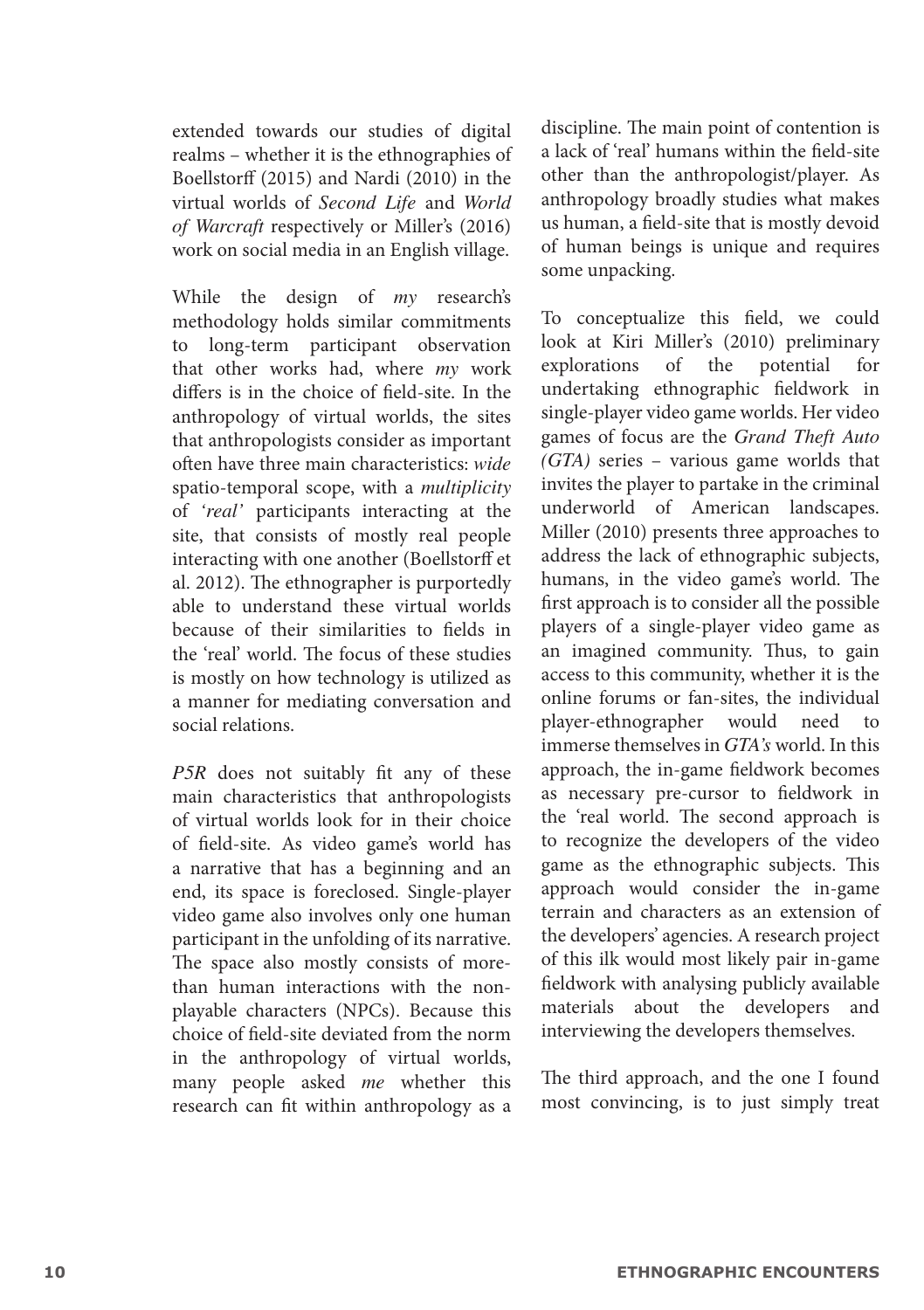them like "actual places with human inhabitants". Here Miller (2010) points out the imperialist ethnographic tendencies that players acquire when they inhabit the avatars to explore the video game's world. In *GTA* and *P5R*, players only gain access to new areas in the game's world as the player progresses – emulating fieldworkers' gradual exploration and 'mastery' of new frontiers. Like *GTA, P5R* also requires the player to learn about what the avatar may already know as well as learning together as the game's narrative moves forward; therefore, signalling the potential importance of participant observation and respecting local knowledge. In short, Miller's (2010) summarizes it saliently when she notes that "the participantobserver who adopts the social role of a gameworld native—the avatar—has an enriched understanding of the gameworld's culture."

During Miller's (2010) ethnographic fieldwork, she expresses an anecdote of an accidental carjacking which guided her towards thinking about the differences between the player and avatar and what it says about the game developer's representations of African American culture and violence. Similarly, during *my*  fieldwork, one of the earliest encounters with a non-playable character, the owner of the café, Sojiro Sakura (佐倉 惣治郎), who owned the attic where the playerprotagonist was staying for the duration of the game, guided *my* thinking and questions.

On the morning of our first day of school, the player-protagonist did not expect Sojiro Sakura to provide *me*/him with a

bowl of curry rice (チキンカレー – kare raisu) for breakfast. As an accused juvenile delinquent who was exiled to the game's representation of Tokyo to serve out his probationary period, the protagonist did not expect such kindness from somebody who seemed to be only taking care of him because his parents paid him to do so. Thus, Sojiro Sakura's offering of curry led *me* towards thinking about how the player-protagonist is displaced from their original context, the player: from the 'real' world into the video game's world and the protagonist: from his hometown to Tokyo. It is this displacement that made the ethnographic moment notable as an event that makes the absence of traditional providers of care such as parental figures in the player-protagonist's life visible.

This dual-experience of displacement highlights the in-between state that the player-protagonist occupies in the video game's world. On one hand, because of the distance in context, the avatar and the player are incommensurable – they can never be considered as truly the same. On the other hand, it is the similarities in experience that highlights the playerprotagonist's co-complicity in their actions within the game's world. *I* agree with Miller (2010) when she says that this emulates a typical fieldwork experience: not a tourist, but also not local. Perhaps one of the main takeaways we could have as anthropologists is that 'dwelling within' single-player video game world requires us to directly confront our positionality in the field – an important ethical practice.

Through the outlining of single-player video games as a field-site, this section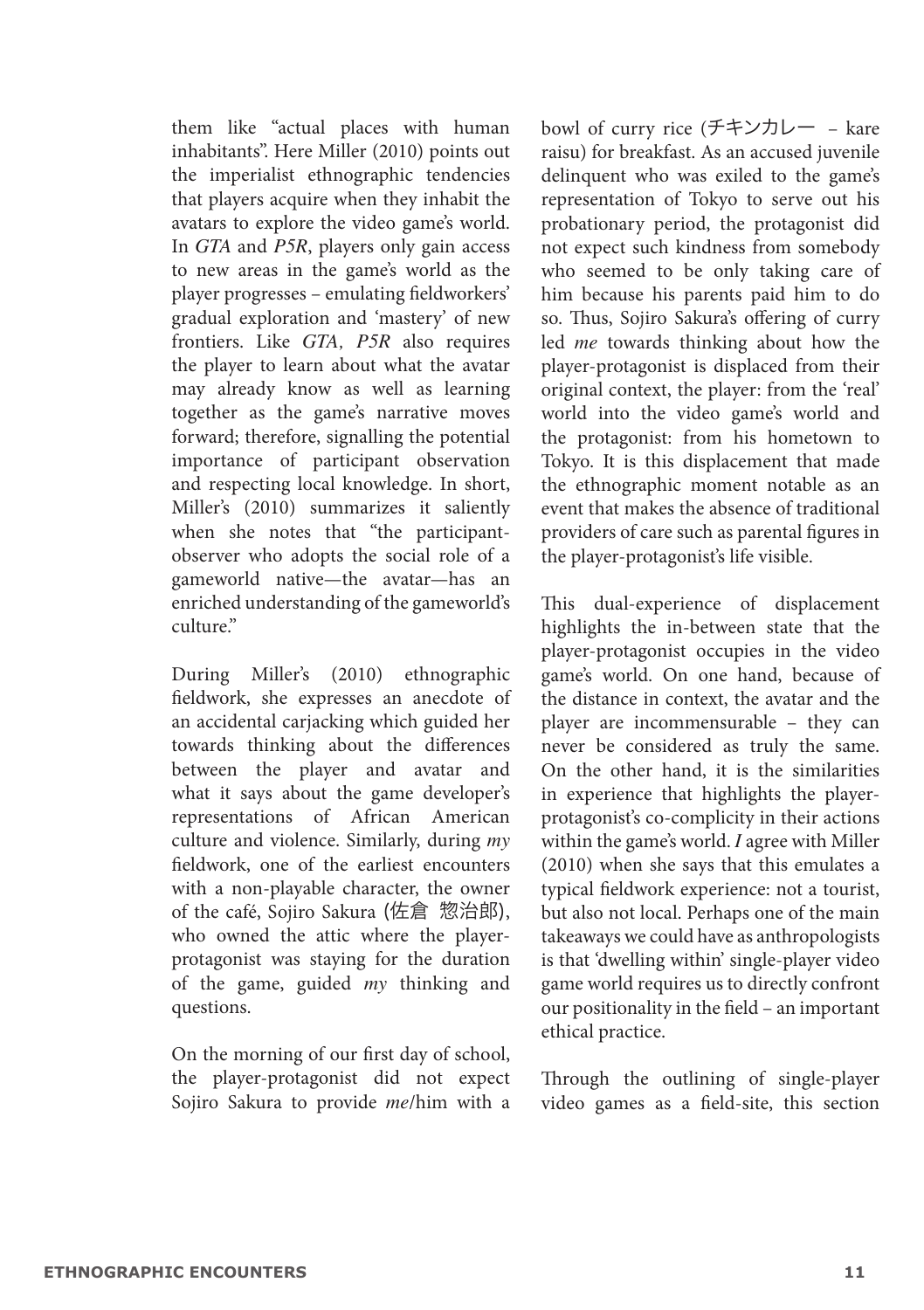aims to encourage anthropologists of virtual worlds to be open to creative approaches in ethnographic field-site selection. Thinking with Myers (2020), we can consider single-player video game as a para-site – "an experimental site that takes shape alongside fieldwork" and challenges us to reorient our ethnographic sensorial tendencies and 'witness' our disciplinary work in a potentially novel and productive light (Chua 2021; Dave 2021).

#### **Conclusion – Short Meta-Analyses and the Imperfectability of Digital Research Methods**

Evocative visualization techniques allow researchers to have an additional element of control over digital research perception and interpretation – a crucial acknowledgement for those intending to challenge the field's shortcomings. One topical example is the analysis done by Oh and Hwang (2021), relating to preventative intentions in COVID-19 news reporting and visualization. They touch on the importance of emotional visualization and the perception of threat, as well as the inevitably political nature of visualization. While research often aims to be apolitical in nature, the way that data is presented cannot feign this neutrality (Kitchin 2014; Bergstrom and West 2020). This also goes the other way; political ideology has an influence on the interpretation of "neutral" data. Oh and Hwang (2021) found that, excluding conspiracy theorists, conservatives reacted with greater fear to interactive COVID-19 data visualization. This distinction emphasizes the importance of decisions relating to

digital data visualization on interpretation, and the real-world impact such decisions can have. It is the responsibility of digital researchers to take political ideology and interpretation into account when visualizing pseudo-neutral data.

Digital storytelling is one methodology that is up-and-coming within the field of institutional research. While it is complex to analyse (Oldfirestation.org.uk 2022), it offers a gestalt selection of data – including answers to questions that the researcher could not think to ask. It is a particularly crucial development for research that includes marginalized groups, as it offers an open and safe opportunity to explore these unquestionable answers. In anthropology, ethnographic 'data' is often considered as akin to storytelling. Thinking back on the 'Writing Culture' debates of the late 1980s and throughout the 1990s, how data is represented or 'visualized' in narrative is an important question for digital researchers to consider (Clifford 1986; Geertz 1988). Just as these narratives could potentially lead to new outcomes, they can also occlude other research questions and/or function as a manner of continuing neo-colonial practices (Abu-Lughod 2008). As digital researchers, if we were to consider digital storytelling as a suitable methodological approach, we would also need to understand the potential pitfalls that may arise by adopting this methodology.

To conclude, these two brief meta-analyses of creative digital research methodologies intend to display how research will never be linear nor perfect. Research should not be aiming for this and should instead focus on being holistic and representative through a